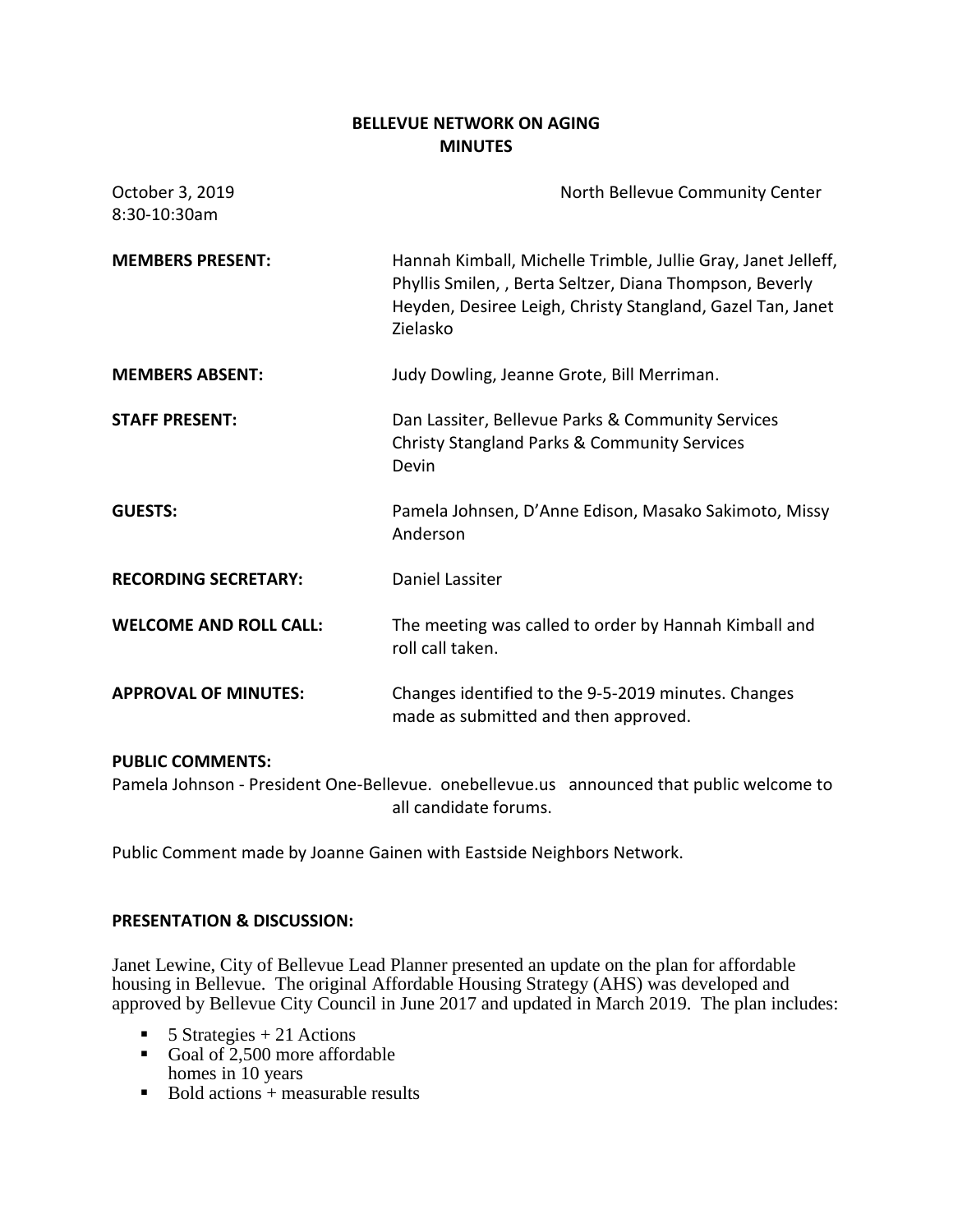■ Council Priority – Phase I Actions

The Phase I Action includes:

- $\triangleright$  Update Multifamily Tax Exemption
- $\triangleright$  Density bonus for suitable public, non-profit & faith parcels
- $\triangleright$  Incentives Downtown & Eastgate, Wilburton and East Main
- > TOD affordable housing-130 & OMFE
- $\triangleright$  Partner to preserve existing affordable MF housing

(see Janet's PowerPoint on the BNOA web site to review Phase II Actions).

The current median 1-BR rent for Bellevue is \$2,020, the median 2-BR rent for Bellevue is \$2,470. The Bellevue Human Services Survey reflects 75% of respondents rate "lack of affordable housing" as the number one community problem. Surveys of Bellevue businesses reflect Bellevue are worse than other local cities for affordable housing options which translates to limited qualified trained staff for a working community such as teachers, retail positions and tourism related jobs. HUD defines cost-burden if a household spends more than 30% of their income for the housing, and if 50% or more is spent then they are severely cost burdened. By that measurement Bellevue is 34.4% cost burdened and 16% severely cost burdened. Households being cost burdened are at risk of being unable to afford their other basic needs such as food, childcare and transportation. This can also lead to households having to move out of the city to afford cheaper rents; this can impact their mode of transportation, their social support systems such as schools, faith communities, and could for some affect their ability to remain employed. Although half of Bellevue workers earn salaries less than \$53,000; there is almost no market housing affordable to these low- and moderate-income workers who need rents at less than \$1,300 month. The current Bellevue senior housing development includes: The Pacific Regent Phase II is a 22 story addition which added 168 residential units including independent living and skilled nursing care and a health center with housing priced at market rate; Aegis at Overlake is developing a new 118 unit assisted living senior housing at market rate; RJ Development Senior Housing is developing 140 units in two buildings that will be at market rate; and SHAG Crossroad Senior Living as completed a 6-story, 185 unit complex that have some units who earn less than 50% of the area median income.

(See Janet's PowerPoint on the BNOA web page for more details on the presentation).

# **Lindsay Masters Executive Manager of ARCH** presented.

Affordable Senior Housing Single elderly households are the most likely to be severely cost burdened (paying over 50% of income towards housing). Nearly a third of the clients in homeless shelters funded by United Way of King County are over

age 55.

A 2016 survey indicates of the number of people experiencing homelessness, 22% were over age 50. Nearly a third of the clients in homeless shelters funded by United Way of King Count are over age 55.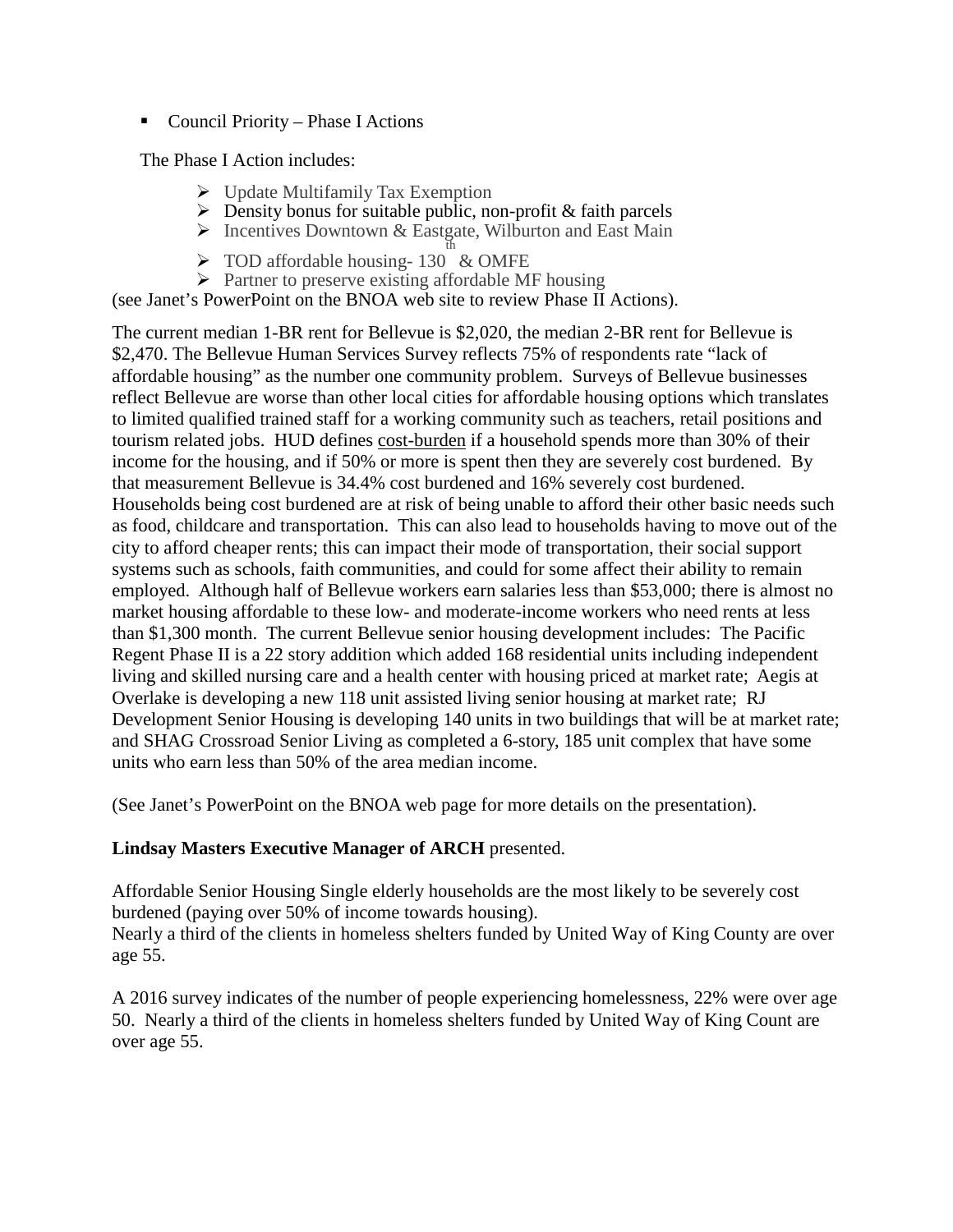The 2009 Study: Quiet Crisis

- $\triangleright$  "More than 6,700 low-income seniors are currently waiting to receive assistance from local housing authorities, and nearly 1,000 are homeless."
- $\geq 2009$  Findings: Report predicted a demographic tidal wave that would increase the share of seniors in the county to 23% of the population by 2023, and exponentially grow the need for affordable housing.
- $\triangleright$  Today: The share of elderly population in Bellevue is now close to 25%. Whereas the average senior on social security would have to pay 80% of their income for an average rent apartment, today the typical \$1400 social security benefit is nowhere near enough to afford the average apartment rent in Bellevue of over \$2,300.

ARCH cities invested \$63 million to create 3,600 units. Meanwhile, Seattle has invested over ten times that amount (\$650 million) to produce about 14,000 permanently affordable homes.

A significant share of affordable units (over 1/3) were occupied by seniors in 2018.

Lindsay reviewed a variety of methods of local funding tools being used on the eastside. (See Lindsay's PowerPoint on the BNOA web site).

*Housing-Related Recommendations:*  $\Box$  Protect and preserve existing affordable rental senior housing.  $\Box$  Preserve mobile home communities.  $\Box$  Work with community-based providers, and state and federal agencies to create assisted living facilities for current and future residents of public and nonprofit housing.  $\Box$  Make strategic investments of local, state and federal public funding to expand the supply of affordable housing for seniors, and to encourage the creation of new types of supportive housing.  $\Box$  Leverage state and federal resources to meet the senior housing challenge.  $\Box$  Provide a framework of regulations and incentives to encourage the development of affordable housing for seniors.  $\Box$  Create development incentives for senior housing providers.  $\Box$  Encourage the development of detached accessory dwelling units.

*Who needs to get involved?* ∘Faith Communities ∘Local elected leaders ∘State legislators ∘Major employers ◦Community leaders/organizers ◦Housing developers/providers ◦Homeless providers ◦People affected by the housing crisis ◦Senior

 $ADVOCACY \Box$  Make the case to use existing funding tools and request new tools from the state.  $\Box$ Make affordable housing the highest priority use of public land.  $\Box$ Engage employers and faith communities to dedicate available land and resources.  $\Box$  Require all new development (commercial and residential) to contribute to affordable housing.  $\Box$  Allow more land to be available for multifamily and other housing types, including ADUs. Organize support for affordable housing in your community. Organize existing apartment communities to preserve their housing. Learn people's stories –share how the lack of affordable housing affects our community, and how its presence can change people's lives.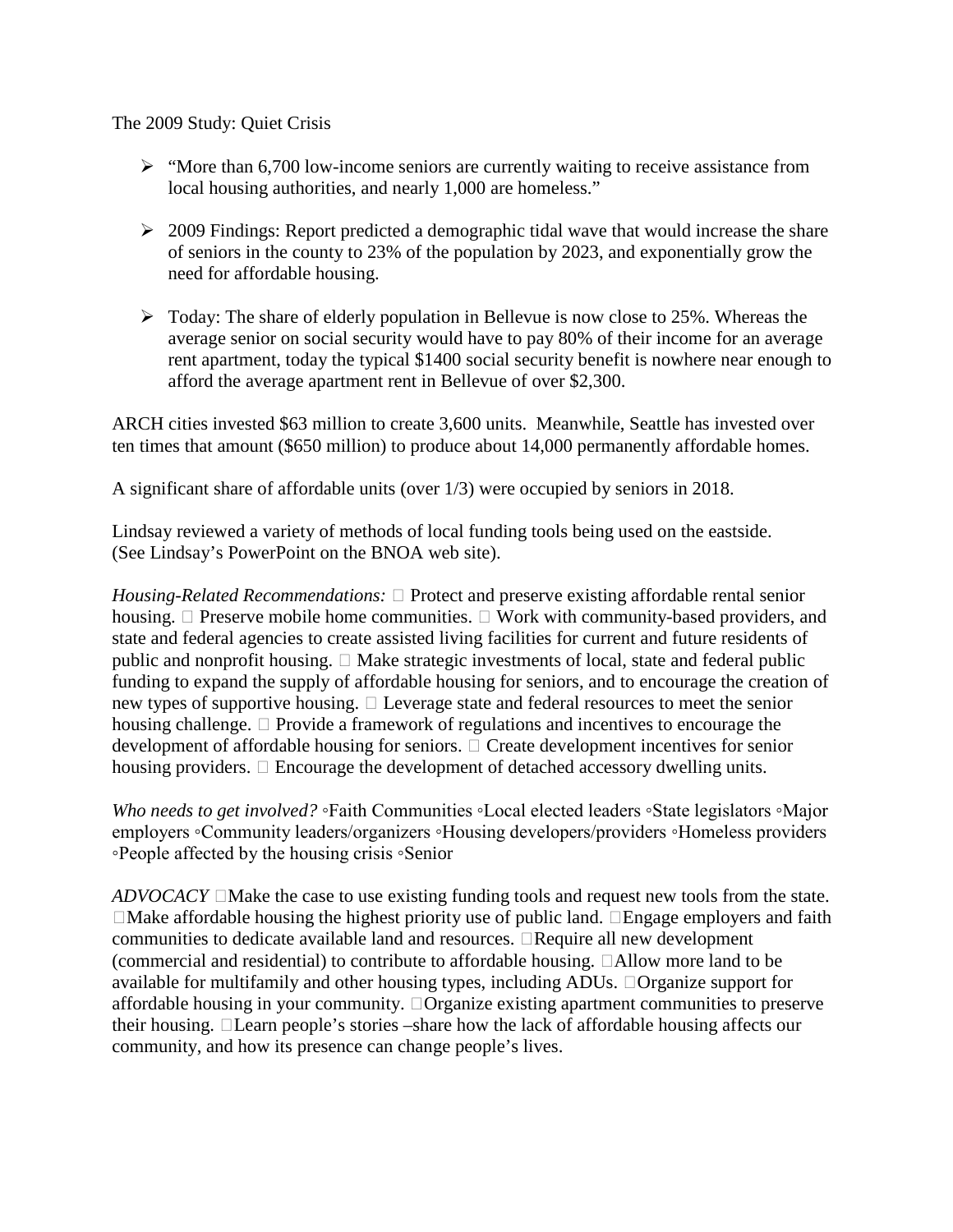(See the PowerPoint to review local data on funding of affordable habits and comparisons between the local communities.)

**Raquel Rodriguez-ARCH** described the day to day operations of getting people finding affordable living situations including the difficult timing and limited number of units on the eastside. Her advice:

- $\triangleright$  Encourage older adults seeking affordable housing to review the rental list and call every few days.
- $\triangleright$  Use the ARCH listing and stay within the percentage you can afford. Know the wait time can be two years. Look not only at senior housing but review the individual and family housing options as well.
- $\triangleright$  Remember that ARCH looks only at gross income and not what difficult circumstances you may be in with your expenses.
- $\triangleright$  The sites listed on the ARCH web site are verified as affordable according to the income bracket you are seeking.

# **COMMITTEE REPORTS:**

### **Human Services**:

- $\triangleright$  Consultant is reviewing the board structure, so a usual meeting has not been completed.
- $\triangleright$  "Coffee Talk" flyer was sent around to talk about transportation issues on the eastside with HopeLink with the meeting to be held at the North Bellevue Community Center on October 23rd.
- $\triangleright$  She left the flyer Bellevue Community Resource Fair at Bellevue Library.
- $\triangleright$  MSW intern Devin was introduced to the group as an intern for Human Services Department.

### **Advocacy Committee** *(Diana)*

**Janet Lewine, City of Bellevue Planner, was asked if she thought universal design could be legislated for Bellevue and/or Kirkland and Janet indicated it could not be passed and would be government overreach**.

Legislation would only work if there was a perceived problem and at this time there is not. What Janet suggests instead is education and outreach.

Barb said the city of Kirkland would like to promote aging in place. She was able to add to the discussion regarding adding incentives of square footage for adding assessable features to "mother-in-law" units added to existing property.

The Bellevue Network on Aging (BNOA) presented a slide show to the Bellevue City Council a few years ago on universal design and Janet L. felt more things like that would be useful in promoting universal design and/or visibility. She also recommended putting together a demonstration project, recognize builders with awards, point out to the city things the builders can do to help promote universal design.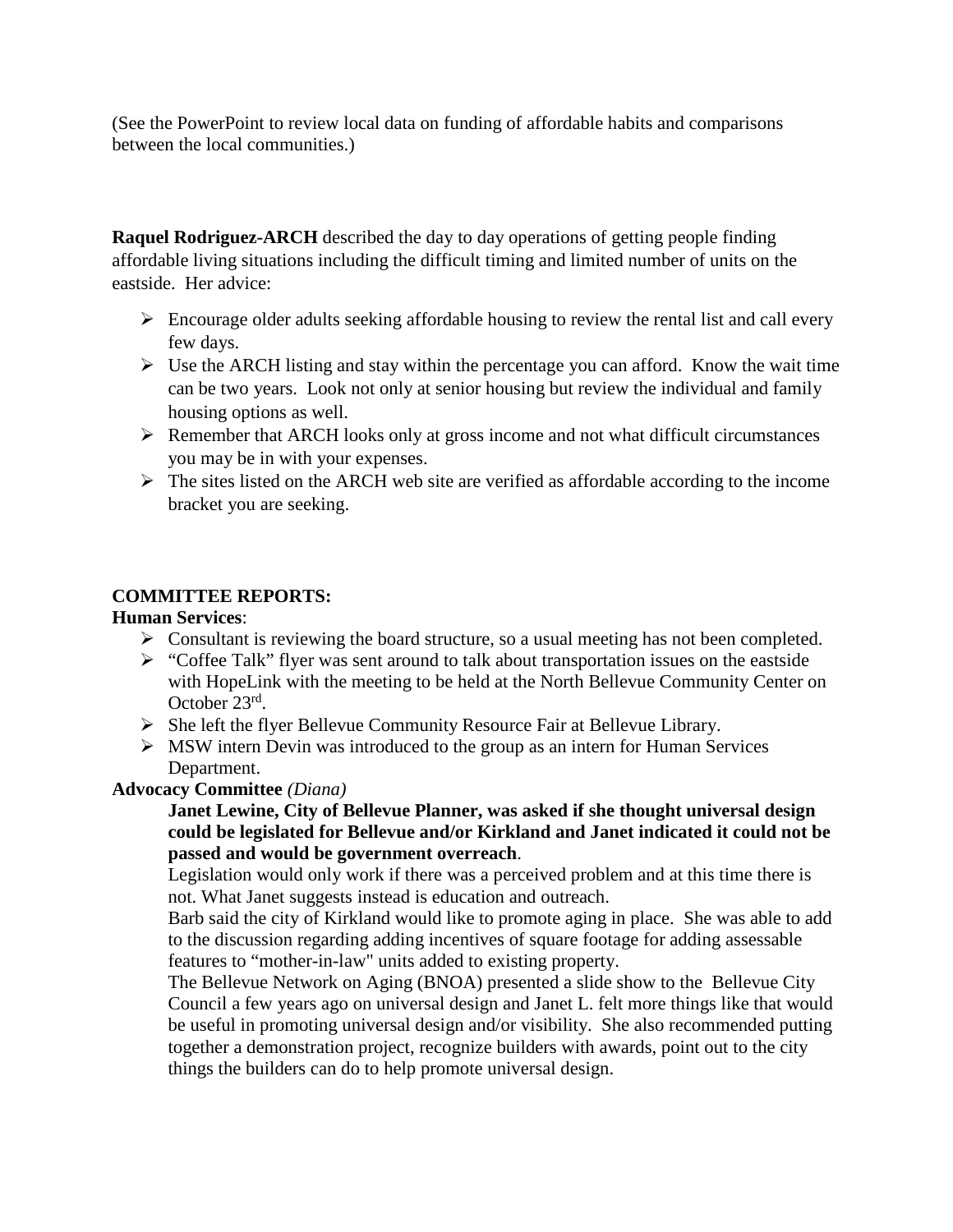### **Diana asked if the BNOA and Kirkland Senior Council should develop a brochure on incentives to builders. Janet said, "probably not since the American Planning Association (planning.org) already has many materials available" and suggests using those instead**.

Phyllis talked to Fremont, CA who has incorporated universal design features that increase re-salability of homes and apartments. They feel universal design enhances the ability of all to live independently in their homes for as long as possible. It allows the home to adapt to a lifetime of changing needs. It requires builders to offer certain accessibility features as an upgrade option at the building stage. It adds minimum cost at time of building and saves the need for upgrades later.

Phyllis also mentioned Colorado has a Strategic Action Planning Group on aging. It is comprised of private sector, State Department, and public consumer representatives. They encourage developers with tax credits or subsidizing a portion of building costs and requires the city and county to plan options for homes. They engage Habitat for Humanity and ensure older Coloradoans are informed and empowered.

Janet mentioned that in some areas of Seattle, there is no way to make the homes age friendly. (think hills of Seattle)

We ended the discussion with talking about "missing middle housing" and the crisis that will become with the baby boomers aging and what we can do now with Bellevue and Kirkland's municipalities which is continuing to educate and possibly highlight and reward builders and architects that putting UD into their family dwellings. "

Another subject: The group discussed whether a legislative forum should be planned for in December. A decision was not reached. Michele and Desiree want to meet with legislators. This issue will be discussed at the next meeting in October. It's late to put together a forum for December, but it can be done.

#### **Outreach Committee** *()*

No report given.

# **Transportation & Housing Committee** *(Phyllis)*

Re-initiated discussion of how to find "lost" people who may be isolated by lack of transportation. Loneliness can profoundly and negatively affect mental and emotional health, physical health, and longevity. We still don't have a clear path,

Discussed "community van/Hyde Shuttle" transportation model for Bellevue. After 2 years of discussions, surveys, focus groups, and joint meetings with HSC, Metro, and BNOA, we are essentially stalled by lack of a partnering agency and lack of budget. Discussion will continue between HSC, City of Bellevue, and METRO; when it's appropriate, BNOA will step forward to advocate and support.

Discussed the EERC meeting on Tuesday September 24, where Marty Boggs, Redmond Senior Center Manager, announced that Redmond will be getting a community van. The circulator route bus failed to thrive, but the \$100K budget allocated for that will likely be re-authorized for the community van. City of Redmond is working with four possible partners.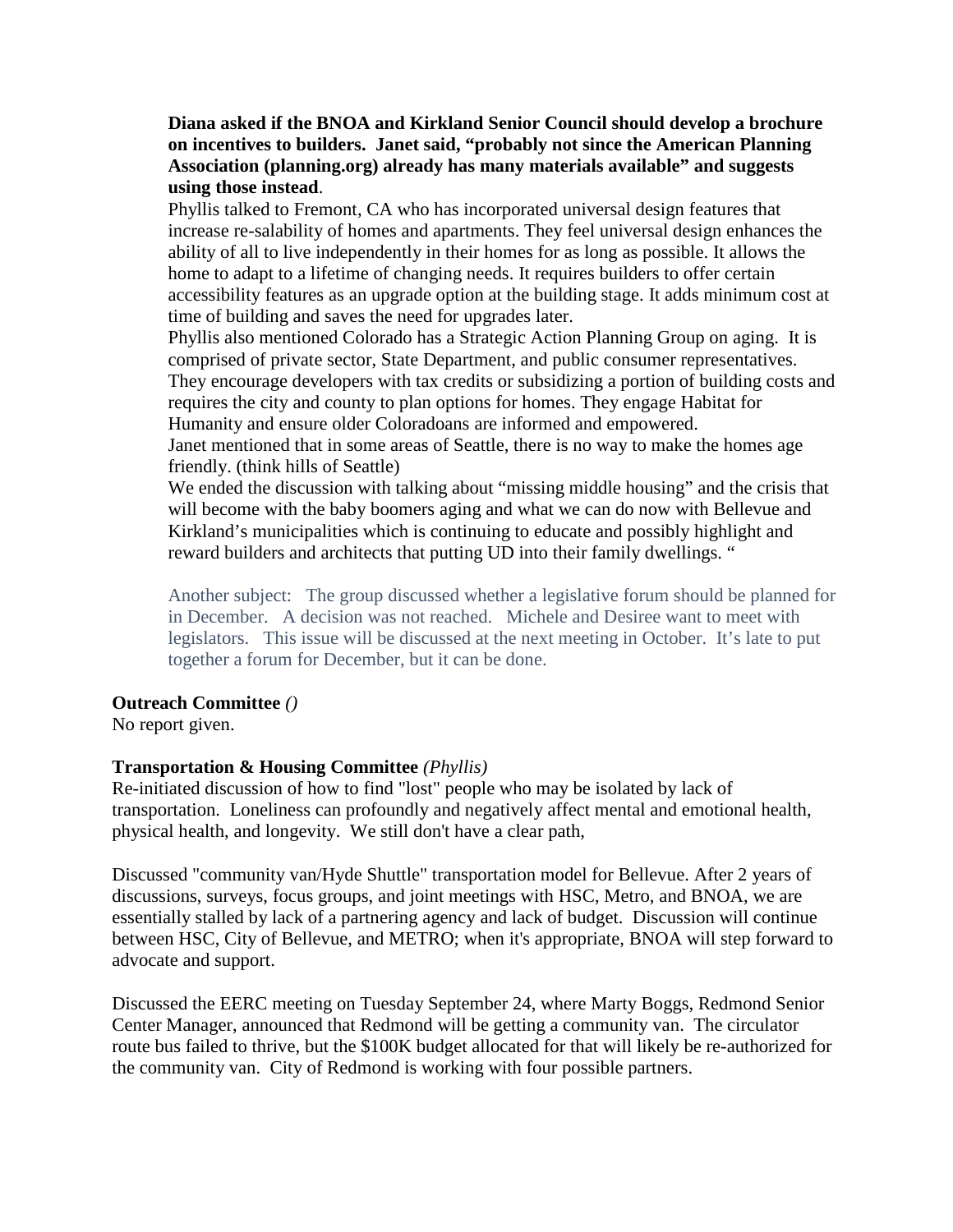Michelle Trimble, Advocacy Committee, joined our meeting to discuss Universal Design as a component of Aging in Place, helping seniors stay in their homes. Janet Lewine recently visited Advocacy Committee and suggested that in order to get UD in place, as a common way of doing things, we need to gain allies in the design, build, consumer and local government agencies. Michelle wondered whether Advocacy or H&T should take the lead? Our eventual consensus was that we all can and should work on it, it needn't be an "either/or". The more people we have speaking up and out, the greater our communication reach, the faster our progress.

# **COMMITTEE PARTNERSHIP REPORTS:**

### **Eastside Easy Rider Collaborative** *(Hannah)*

A Coffee Talk is schedule October 23, 2019 at the North Bellevue Community Center, 1:30p – 3p to talk about local transportation needs to include new ways to get around town with area agencies and community members. The talk is a collaboration with City of Bellevue Network on Aging, Hope Link, King County Metro, Sound Generations, Imagine Housing and Alliance of People with disAbilities. Diana was curious of how the facts were being gathered about actual people in need of service. The response was in past surveys and the future of getting out in the community with questions to the public and recording their input.

# **Aging & Disability Services Advisory Council** *(Diana)*

Diana attended a Washington State budget meeting. The presenter elaborated on how the highest income earners of Washington State paid 1.7% of income in taxes and the bottom 20% of income earners paid 13.3% of their income Washington state taxes. The statistics indicated an improper balance according to the presenter. Some ideas were presented to change the system including provide a rebate for low income earners. Also, continue after the elderly property tax rebate and possibly increase the capital gain taxes of expensive homes.

#### **Washington Senior Lobby** *(Diana)*

October 24<sup>th</sup> is the Senior Lobby Day in Tacoma. Diana, Desiree, Michele and Dan will be attending. Diana encouraged more people to attend.

#### **NEW BUSINESS**

A discussion was had about reviewing the current committees to see if they are the best items for the BNOA to be reviewing. Michele voiced that more than one committee should be able to work together on some of the issues, including Universal Design but not limited to Universal Design. She believed more work needed completed on some local agendas and not so much on State and Federal agendas. Diana sees a great need to work on State and Federal agendas but agrees local agenda's need attention. The group agreed to bring any new ideas to one of the next BNOA meetings and then hash them out at the annual retreat.

A vote was taken on three members terms to go another 2-years. Beverly, Berta and Diana were approved for another 2year term. At the end of the term they will be eligible for another 3-year term but then must take a one-year break as a voting member.